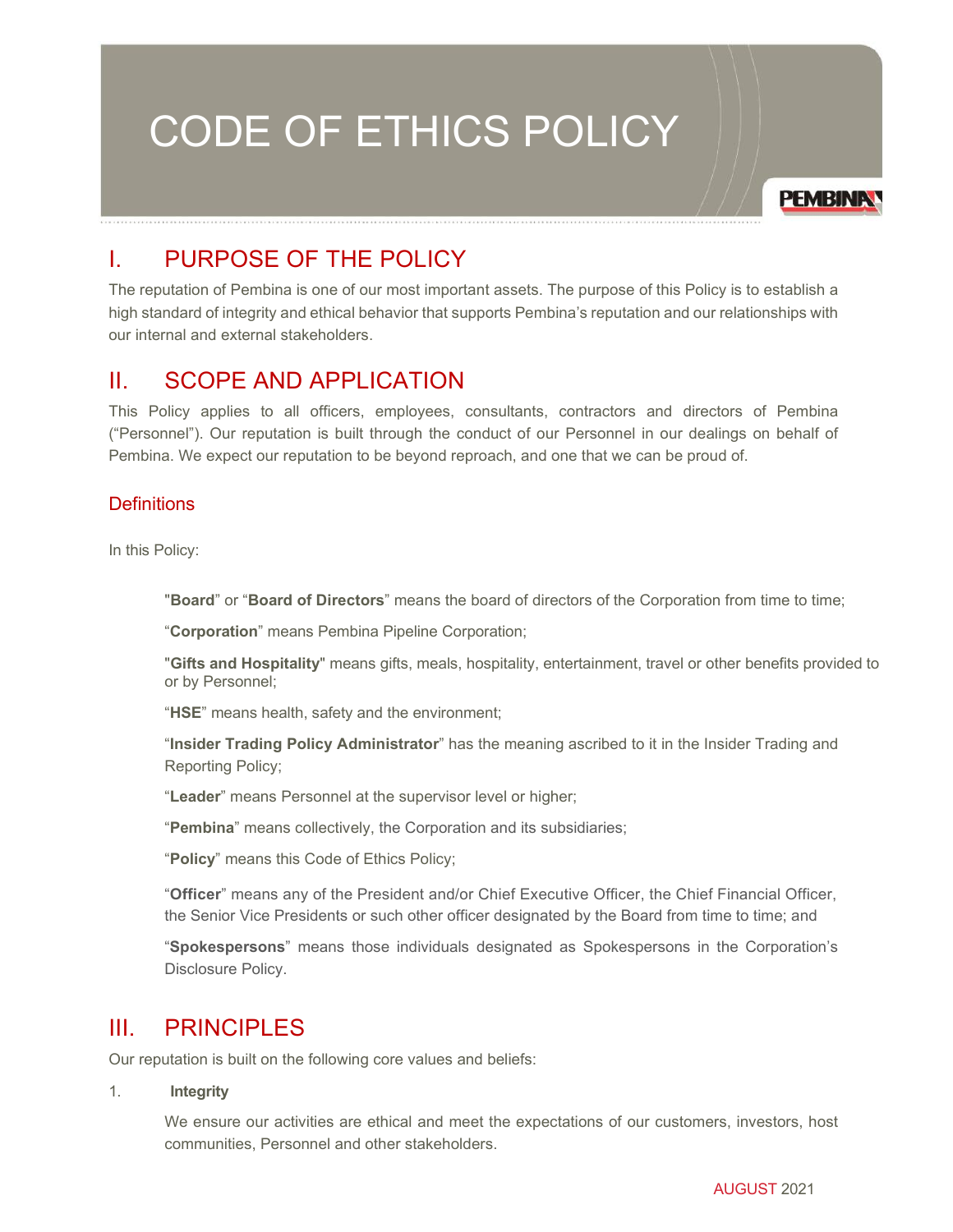#### **2. Stability**

We are committed to the long term.

#### **3. Purposeful**

We are purposeful in the planning and execution of our business, operations and activities.

#### **4. Citizenship**

We conduct ourselves in a manner that is ethical, responsible, safe and legal.

**5. Respectful**

We treat our diverse stakeholders in a civil and dutiful manner.

#### **6. Accountability**

Our operations are performed in an open, honest and responsible manner.

# IV. RESPONSIBILITIES

Pembina expects and requires its Personnel to:

- behave honestly and ethically;
- act with integrity;
- when acting on behalf of Pembina, afford those with whom you come into contact with respect and courtesy;
- maintain confidentiality, where required, to ensure the protection of corporate, personal and thirdparty information;
- take responsible steps to avoid any conflicts of interest, either real or perceived;
- behave in ways which uphold and reflect Pembina's values;
- never use one's power or status in an effort to gain undue benefit or advantage over others;
- treat communities and the environment in which we operate with respect; and
- always comply with the law and relevant rules and regulations.

All Personnel are expected to maintain and promote a high level of professional integrity. It is the responsibility of all Personnel to uphold Pembina's reputation and standing in the community. The Policy is designed to foster a consistent and high standard of ethical behavior by Pembina's Personnel and is our guide in our relationships with internal and external parties. All Personnel are expected to conduct themselves by, and be familiar with, the Policy.

Included below are some examples of the requirements, responsibilities, actions or prohibitions that applicable persons must abide by to comply with this Policy.

#### A. Conflicts of Interest

Personnel may experience situations during the course of their employment that represent a conflict of interest. A conflict of interest exists whenever individual interests interfere or conflict (or even appear to interfere or conflict) with the interests of Pembina in a way that may adversely influence Personnel's objectivity, ability to perform Pembina work effectively, or the exercise of sound, ethical business judgment. Conflicts of interest can also arise when Personnel, or a member of his or her family, or close friends or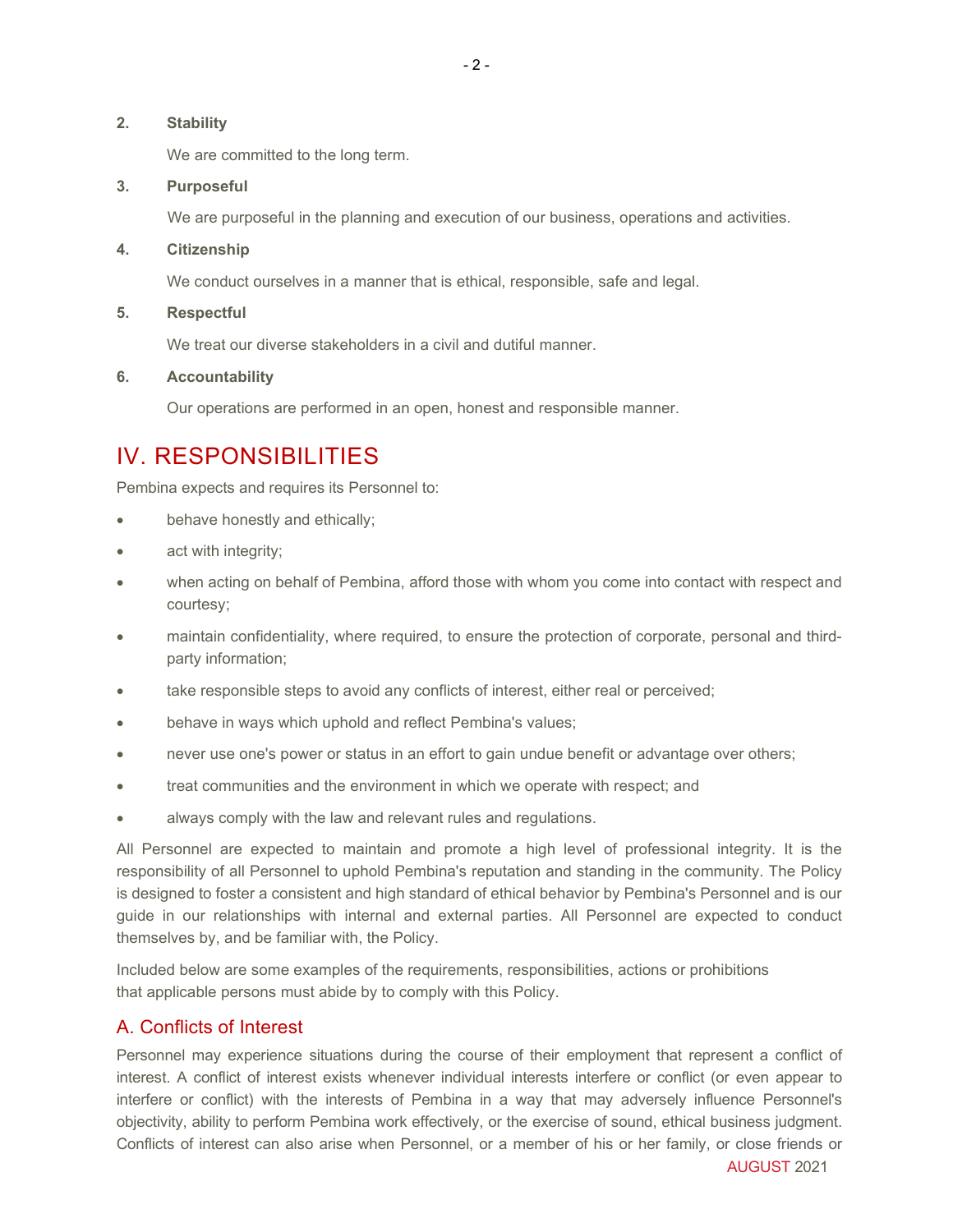associates receive improper personal benefits as a result of his or her position at Pembina. No Personnel should improperly benefit, directly or indirectly, from corporate property or information, his or her status as Personnel of Pembina, or from any decision or action by Pembina where he or she is in a position to influence. Personnel must not compete with Pembina, but strive to further its legitimate business interests with the utmost integrity.

By way of example, a conflict of interest may arise if any Personnel:

- has a material personal interest in a transaction or agreement involving Pembina;
- accepts a loan, or a guarantee of an obligation, from Pembina;
- accepts a Gift or Hospitality, service, payment or other benefit (other than a nominal gift) from a competitor, supplier or customer of Pembina, or any person, entity or organization with which Pembina does business or seeks or expects to do business;
- lends to, borrows from, or has a material interest in a competitor, supplier or customer of Pembina, or any entity or organization with which Pembina does business or seeks or expects to do business (other than routine investments in publicly traded companies or borrowing from financial institutions);
- knowingly competes with Pembina or diverts a business opportunity from Pembina;
- serves as an officer, director, employee, consultant or in any management capacity in an entity or organization with which Pembina does business or seeks or expects to do business (other than routine business involving immaterial amounts, in which the individual has no decision-making or other role);
- has a material interest in an entity or organization with which Pembina does business or seeks or expects to do business; or
- participates in a venture in which Pembina has expressed an interest.

Personnel are expected to use common sense and good judgment in deciding whether a potential conflict of interest may exist. All Personnel must prioritize their obligations to Pembina including allocating an appropriate amount of time to Pembina work, protecting Pembina's assets and information, and maintaining confidentiality. In the event of a potential conflict of interest, Personnel should notify the Corporation and clear any potential conflicts in writing.

Employees below the executive level who wish to serve on a board of directors for any non-profit organization independent of Pembina must obtain written approval from their Leader and an executive officer. Executive officers, and employees wishing to serve on the board of directors of a for-profit organization must obtain written approval of the President and CEO. This does not apply to independent directors of the Corporation who serve other companies' boards, this is addressed through Pembina's Governance Guidelines. It is recommended that any Personnel who wish to serve on a non-profit board discuss it with their Leader.

#### B. Gifts, Benefits and Entertainment

Personnel at Pembina are expected to act responsibly and with integrity when making a decision on whether to accept the offer of Gifts and Hospitality. Gifts and Hospitality should not be accepted if they could be reasonably considered extravagant, a personal enrichment or an incentive to influence a behavior or a business decision. Gifts and Hospitality should be for a proper intended purpose and should be exchanged in accordance with the policies and procedures of both parties, including Pembina's Anti-Bribery Policy.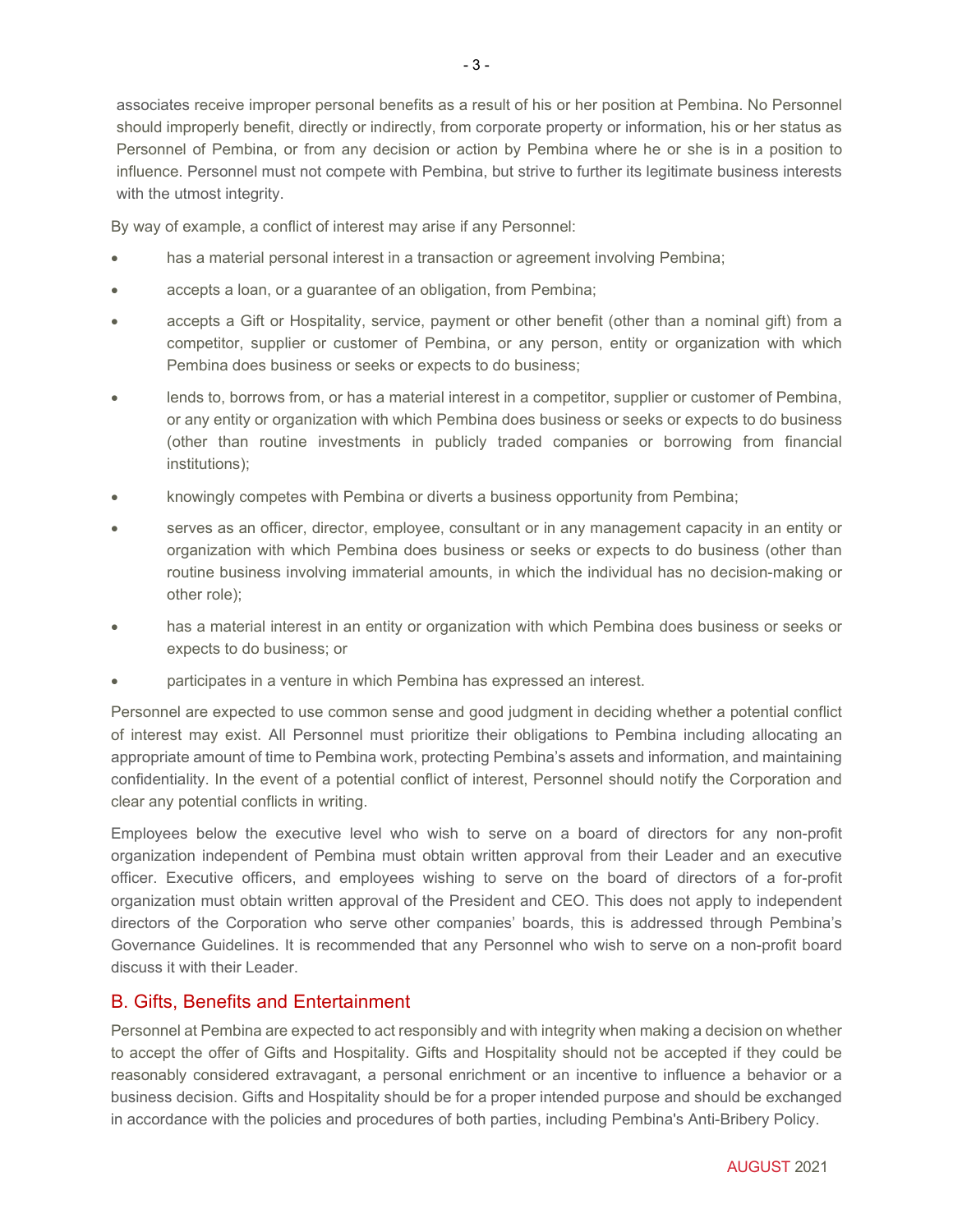Personnel must avoid the appearance and the act of improperly influencing business relationships with the organizations or individuals with whom they deal. Gifts and Hospitality shall never be provided by Personnel for the purpose of securing favorable treatment for themselves or Pembina. Furthermore, all Gifts and Hospitality provided by Personnel must comply with Pembina's Anti-Bribery Policy.

Gifts and Hospitality provided or accepted by Personnel should be modest, occasional, consistent with standard industry practice and permitted by law. In addition, Personnel must seek approval from their Leader and an executive officer prior to providing or accepting any air travel or overnight accommodations. If you are unsure about any Gift or Hospitality you are exchanging, do not assume it is permitted. It is recommended that you discuss the situation with your leader and seek further clarification from Internal Audit or the Legal department.

The provision of Gifts and Hospitality to a government official (which includes Aboriginal band officials and employees of state owned or controlled companies) may be illegal if it is provided to obtain an improper advantage for Pembina. Accordingly, Personnel must review and comply with Pembina's Anti-Bribery Policy, including obtaining any necessary pre-approvals, prior to offering any Gifts or Hospitality to a government official.

## C. Working with Government Officials

Pembina and its Personnel are subject to local and international laws that prohibit bribery and corrupt practices when dealing with government officials. Under these laws, it is an offence to promise, provide or offer any government official, political party, or political candidate a benefit to obtain favorable business treatment or some other advantage. Improper benefits provided indirectly to associates, agents, family members, or third parties of government officials, political parties or political candidates can also be considered an offence under these laws. Any violation or perceived violation of this may result in severe penalties to both Pembina and its Personnel.

Pembina has zero tolerance for bribery and corruption. Personnel must act ethically, transparently and take all reasonable steps to ensure strict adherence to these laws at all times. As part of our commitment to acting with integrity, all Personnel are required to read and understand Pembina's Anti-Bribery Policy.

Additionally, federally and in many provinces, Canadian law prohibits the direct or indirect use of Pembina's funds, goods or services as contributions to political parties, campaigns or candidates of election to any level of government.

Personnel who interact with political stakeholders or government officials are expected to know and comply with all applicable laws and corporate processes governing relationships with government officials. Any questions Personnel engaging with government may have regarding this Policy or Canadian laws regarding government engagement should be directed to Pembina's Government Relations team.

#### D. Honesty, Integrity and the Law

Personnel are expected to act honestly, with integrity and to comply with the law at all times. Dishonest, unethical or illegal behavior will have a negative impact on Pembina and its reputation. Compliance with both the letter and spirit of all laws, rules and regulations applicable to Pembina's business is critical to its reputation and continued success. All Personnel must respect and obey the laws of the cities, provinces, states and countries in which we operate and avoid even the appearance of impropriety. Personnel who fail to comply with this Policy and applicable laws will be subject to disciplinary measures, up to and including dismissal.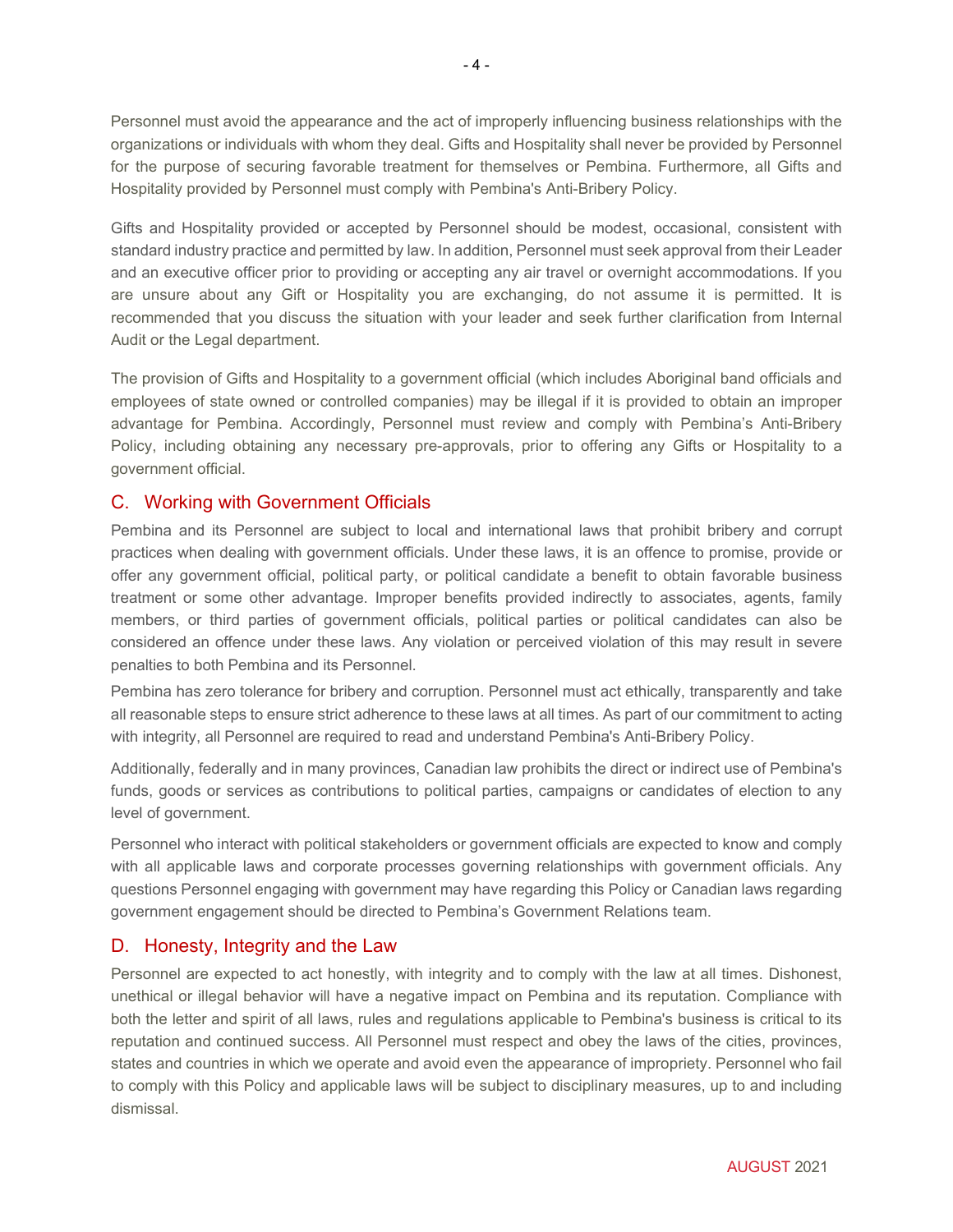#### E. Health, Safety and Environment

Pembina demonstrates its accountability in the areas of health, safety and the environment by managing risk and complying with HSE laws and regulations. All Personnel are required to review and sign off on the Health, Safety and Environment Policy, and Personnel are expected to make health and safety a top priority. Pembina believes environmental responsibility, a safe and healthy workplace, and reliable operations are integral to generating benefits for our investors, stakeholders, Personnel and the communities where we operate. If the environment is exposed to damage, Pembina has procedures in place that instigate a rigorous program to repair that damage and to minimize the impact to the environment. For further information, please consult Pembina's Health, Safety and Environment Policy.

#### F. Personnel Relations

All Personnel of Pembina shall be treated with respect and dignity. Pembina is an equal opportunity employer and shall not permit its Personnel to discriminate against Personnel or potential directors, officers or employees on the basis of race, ancestry, national/ethnic/place of origin, color, religion/religious beliefs, age, sex/gender, sexual orientation, marital status, family status, disability, class of persons, source of income, or pardoned conviction, or any other characteristic protected by Canadian or provincial laws and regulations, as applicable. For further information, please consult Pembina's Respectful Workplace Policy.

Pembina will make reasonable accommodations for its Personnel in compliance with applicable laws and regulations. Pembina is committed to actions and policies to assure fair employment, including equal treatment in hiring, promoting, training, compensation, termination and corrective action and will not tolerate discrimination.

#### G. Public Relations

Unless Personnel are specifically authorized to represent Pembina to the media, they may not respond to media inquiries or requests for information. This includes newspapers, magazines, trade publications, radio and television as well as any other external sources requesting information about Pembina. Any media contact on any topic should be immediately referred to the designated Spokespersons identified in the Corporation's Disclosure Policy. Personnel must be careful not to disclose confidential, personal or business information through public or casual discussions with the media or others. For additional information about communication through social media refer to Pembina's Social Media Rules.

#### H. Outside Business Activities

Personnel may not take for themselves personally, or for their friends, family members or associates, opportunities that are discovered through the use of Pembina assets, information or position. Personnel may not participate in outside business or financial activities that compete directly with Pembina. Personnel may not use Pembina assets or information or their position with Pembina at any time, for personal gain. Personnel owe a duty to Pembina to advance its legitimate business interests when the opportunity to do so arises.

It is expected that Personnel will not participate in an outside business that supplies services or has business dealings with Pembina where there is a possibility of preferential treatment being received by virtue of the Personnel's position.

#### I. Fair Dealing

Personnel should deal fairly with Pembina's customers, suppliers, competitors and should not engage in any activity that could potentially result in an unfair competitive advantage through manipulation, concealment, abuse of privileged information, misrepresentation of material facts, or any other unfairdealing practice. Pembina supports a free marketplace and the laws and business practices that preserve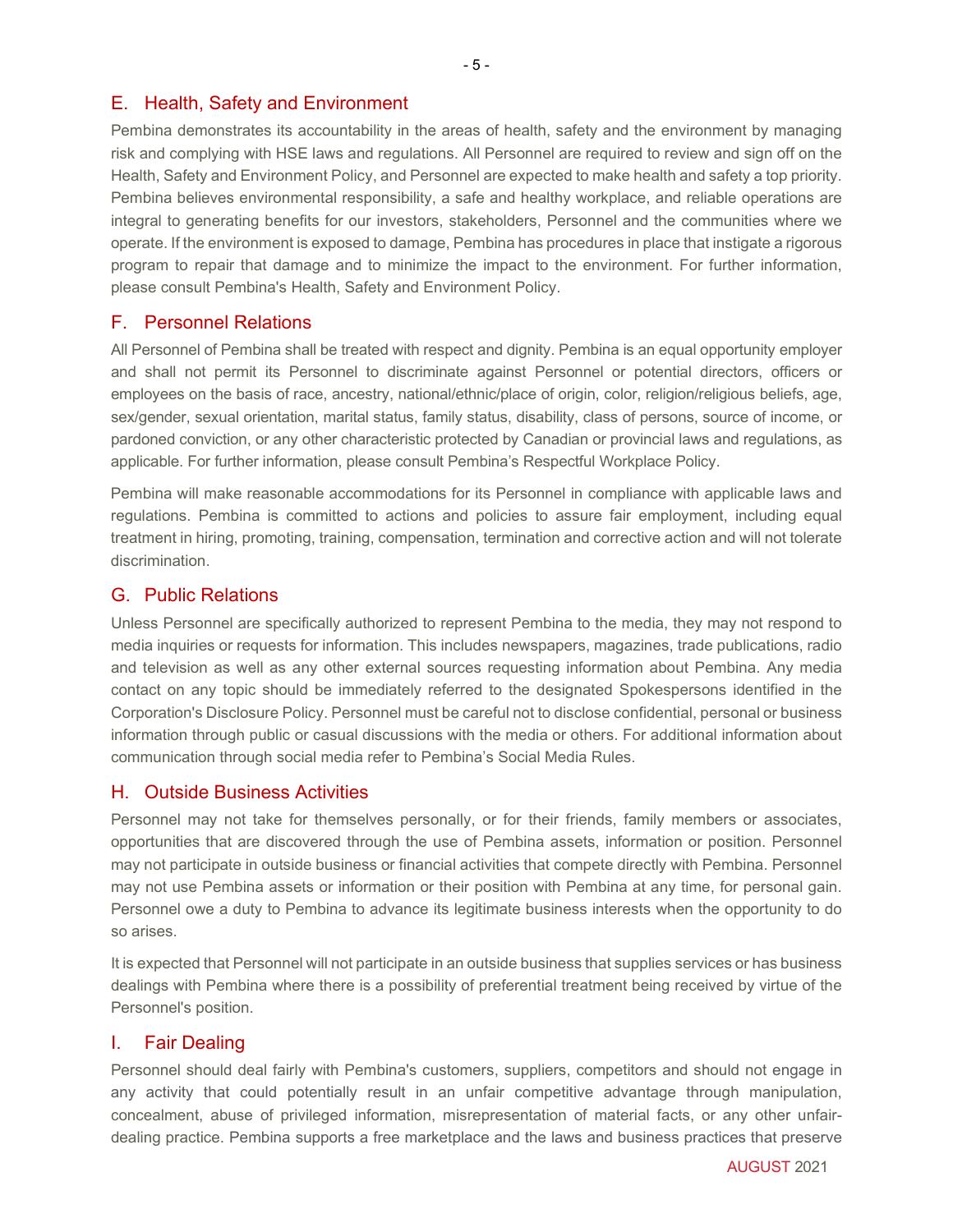free and fair competition. Personnel must comply with all antitrust and competition laws and must not engage in anticompetitive behavior such as collusion and price fixing. For further information, please consult Pembina's Inter-Affiliate Restricted Information Policy.

Pembina obtains information about its competitors only through legal and ethical means. Personnel must never obtain, or enlist someone to obtain, illegally or unethically sourced information. If you are in possession of such information, report it immediately to your leader or through the whistleblower process.

#### J. Privacy and Confidentiality

The protection of information and confidentiality is extremely important to Pembina, regardless of whether it is personal or corporate. Personnel are expected, and should expect, that personally identifiable information be treated with respect and protected from collection or disclosure without consent and Pembina complies with applicable legislation governing the protection of personal information. Moreover, we are required to preserve and protect the confidentiality of corporate initiatives and intellectual property as well as business and operational plans. Personnel should exercise care when discussing what may be considered confidential or private information with other Personnel or outside parties. For further information, please consult Pembina's Disclosure Policy, Insider Trading and Reporting Policy, Privacy Policy, and Pembina's Inter-Affiliate Restricted Information Policy.

#### K. Integrity of Financial Information

Stakeholders must be provided with accurate, up-to-date financial information in order to make informed decisions. Many Personnel contribute directly to various reporting processes that impact the integrity and accuracy of financial information, statements and management reports. All Personnel have a responsibility to ensure that financial records accurately reflect financial transactions. Adequate controls must be maintained to ensure the accuracy of financial reporting. The books and records of Pembina must reflect in reasonable detail its transactions in a timely, fair and accurate manner to, among other things, permit the preparation of accurate financial statements in accordance with applicable generally accepted accounting principles and maintain recorded accountability for assets and liabilities. All Personnel responsible for maintaining Pembina's financial records must maintain the accuracy of asset and liability records by comparing the records to the existing assets and liabilities at reasonable intervals, and appropriate action must be taken with respect to any differences. All business transactions in which Personnel have participated must be properly authorized, properly recorded and supported by accurate documentation in reasonable detail. Any intentional misrepresentations, regardless of size, are a clear contravention of this Policy and bring into question the integrity of the Personnel as well as Pembina itself. These situations are taken extremely seriously by Pembina, and will be promptly dealt with (see Compliance below). For further information please consult Pembina's Authorization for Expenditure Policy, the Spending Authorization and Delegation Policy, the Capital Asset Accounting and Capitalization Policy, Materials Inventory Accounting and Financial Authorization Policy, and the Materials Management and Inventory Control Policy.

#### L. Business Expenses

Personnel may incur expenses as a result of activities that support Pembina's operations, including domestic or international business travel. Pembina's Travel, Meals and Entertainment Policy establishes expectations and best practices for business travel and meals and entertainment expenses by outlining acceptable and unacceptable use of Corporation funds.

## M. Disclosure Matters

The Corporation is required to provide full, fair, accurate, timely and understandable disclosure in the reports and documents that it files with, or submits to, the United States Securities and Exchange Commission, the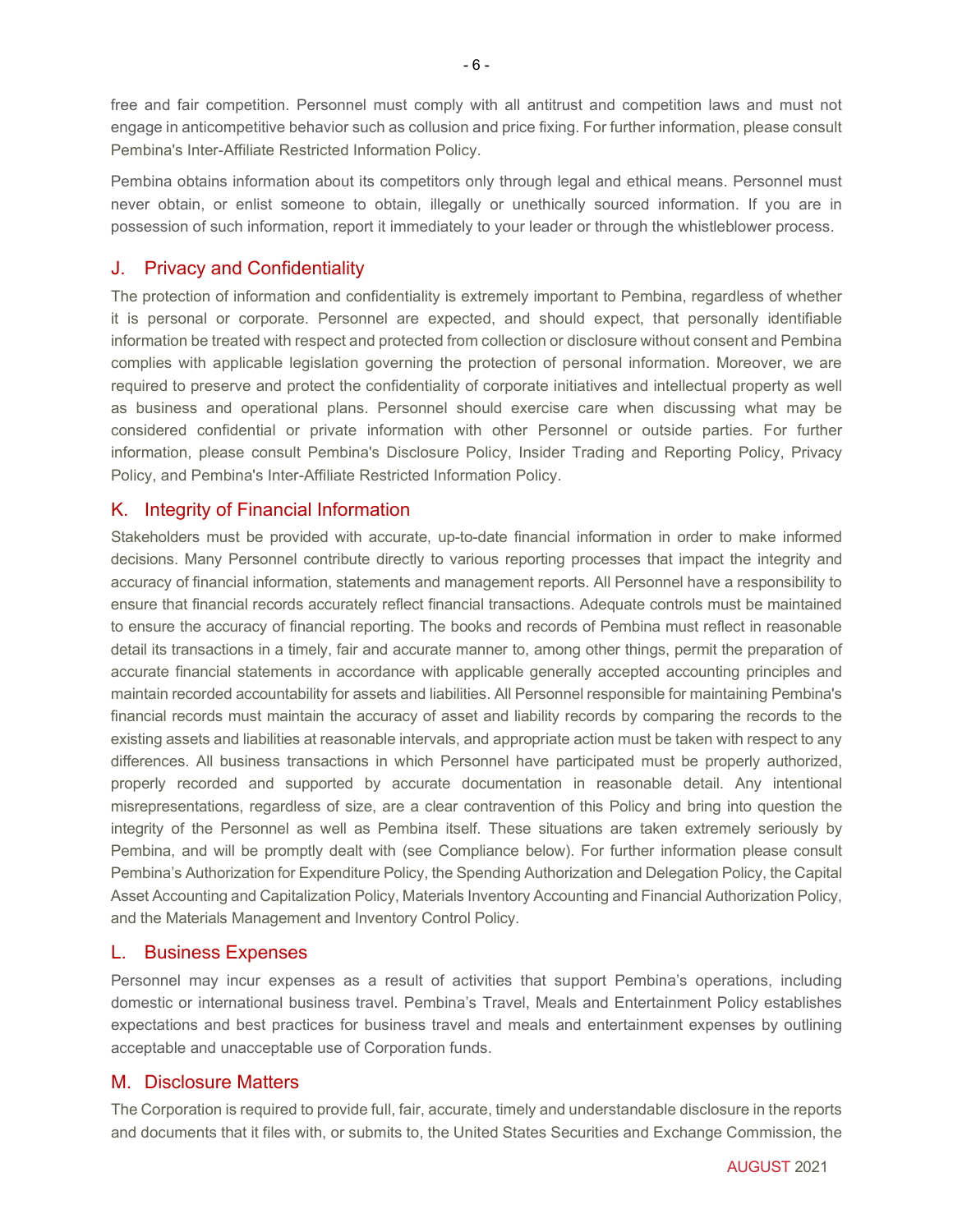Alberta Securities Commission and other Canadian securities regulatory authorities, the Toronto Stock Exchange and the New York Stock Exchange, as well in other public communications made by the Corporation. Many Personnel contribute directly to the preparation of Pembina's public disclosures or provide information as part of the process. All such Personnel must ensure that the disclosures are prepared and information is provided honestly, accurately, and in compliance with the various Pembina disclosure controls and procedures.

No information may be concealed from Pembina's external auditors, internal auditors, the Board of Directors, or the Audit Committee. It is illegal to fraudulently influence, coerce, manipulate or mislead an external auditor who is auditing Pembina's financial statements. For further information, please consult Pembina's Disclosure Policy.

#### N. Insider Trading / Misuse of Financial Information

All non-public information about Pembina, its partners or its customers should be considered confidential information. To use non-public information for personal financial benefit or to "tip" others who might make an investment decision on the basis of this information is not only unethical but also illegal. Information is generally considered "non-public" until the opening of markets on the second full trading day after it is disclosed to the public. This includes, but is not limited to shares or securities which the Corporation is evaluating, or is studying, as a possible acquisition or joint venture partner or with whom a major contract may be concluded. Use or disclosure of such information can result in civil or criminal penalties, for both the individuals involved and the Corporation. If you have any questions, please consult the Insider Trading Policy Administrator. For further information, please consult Pembina's Insider Trading and Reporting Policy.

## O. Protection and Use of Pembina Assets and Property

All Personnel should protect, and promote the responsible use of Pembina's assets and resources and ensure their efficient use. Theft, damage, misuse, carelessness and waste have a direct impact on the Corporation's profitability. Any suspected incidents of fraud or theft should be immediately reported for investigation.

Pembina assets, such as proprietary information, funds, materials, supplies, products, computers, software, facilities and other assets owned or leased by Pembina or that are otherwise in Pembina's possession may only be used for legitimate business purposes. Pembina assets must only be used for legitimate business purposes, and may never be used for illegal purposes.

All proprietary information is the property of Pembina. Personnel must take care to protect the integrity, confidentiality and distribution of this information. Proprietary information includes any information that is not generally known to the public or would be helpful to our competitors. Examples of proprietary information are intellectual property (trademarks, patents), business and marketing plans, financial information, and Personnel information. The obligation to use proprietary information only for legitimate business purposes continues even after Personnel leave the Corporation. Confidential information, including all non-public information that might be of use to competitors or harmful to Pembina or its customers if disclosed, must not be disclosed except when disclosure is authorized or legally mandated. For further information, please consult Pembina's Privacy Policy, Acceptable Use of Information Assets Policy and Security Management Policy.

## P. Workplace Environment and Relationships

Personnel are expected to conduct themselves in a professional and courteous manner with their peers and coworkers as part of the fulfillment of their work responsibilities and day-to-day relationships. Any report of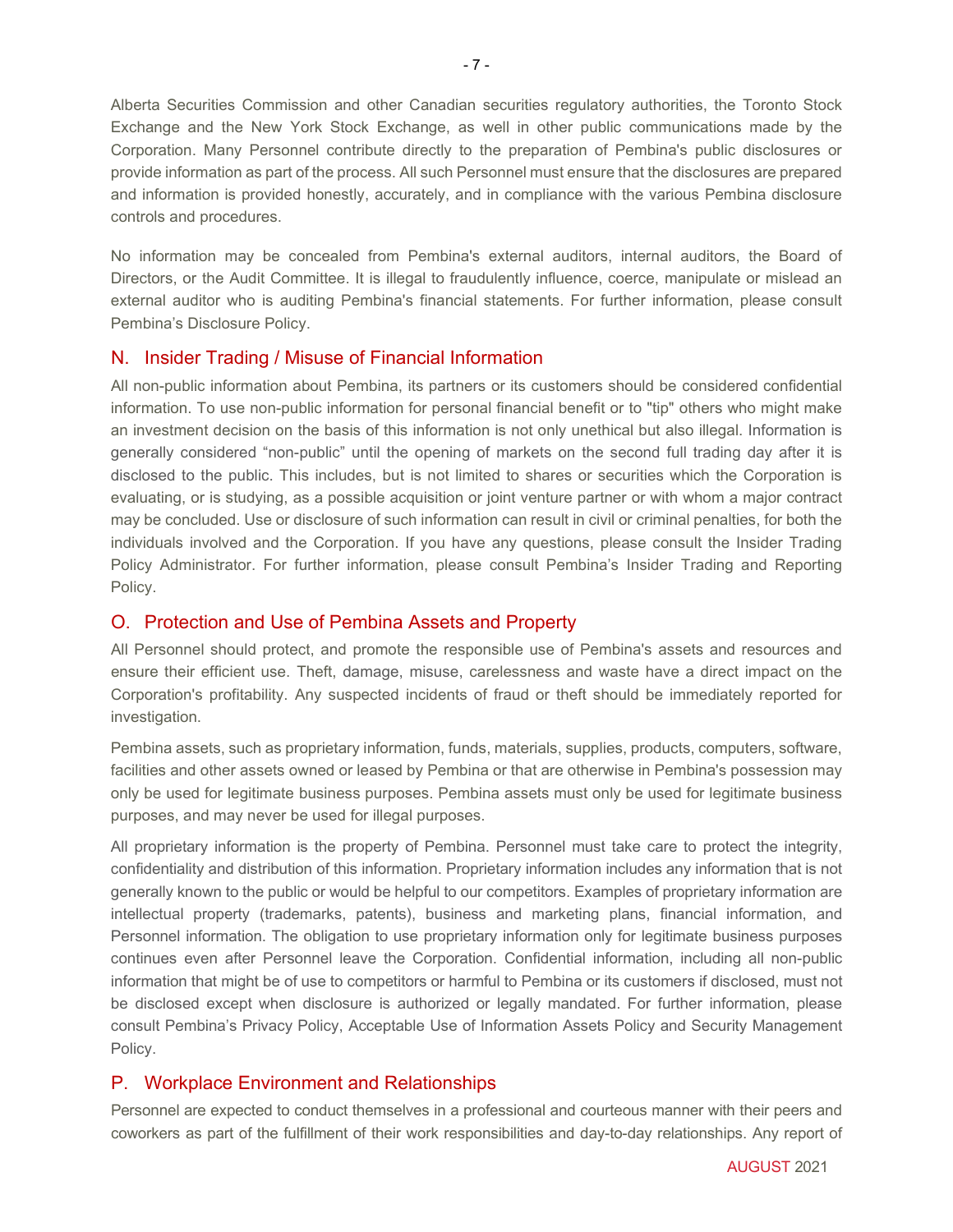violation of this standard will be investigated and may result in disciplinary action, up to and including dismissal. Conversely, filing of frivolous or false reports will also be investigated and could result in disciplinary action. For further information, please consult Pembina's Respectful Workplace Policy.

## Q. Workplace Violence

The workplace must be free from violent behavior. Threatening, intimidating or aggressive behavior, as well as bullying, subjecting to ridicule or other similar behavior toward fellow Personnel or others in the workplace will not be tolerated. No weapons of any kind will be tolerated in the workplace unless such are required for property security purposes and then only after written authorization from an executive of the Corporation. For further information, please consult Pembina's Respectful Workplace Policy.

## R. Human Rights

Pembina is committed to respecting human rights in its business and operations, regardless of geographical location, informed by the principles of:

- the Universal Bill of Human Rights;
- the United Nations Universal Declaration of Human Rights;
- the United Nations Guiding Principles on Business and Human Rights;
- the International Labor Organization's Declaration of Fundamental Principles and Rights at Work; and
- the Organization for Economic Development Guidelines for Multinational Enterprises.

Personnel are expected to comply with all applicable human rights laws and regulations, as well as the Corporation's policies with respect to human rights, whichever is more stringent. This commitment extends to all contractors and subcontractors working at the Corporation's sites as Pembina expects our suppliers and other business partners to respect human rights in their respective activities. To be clear, Pembina will not tolerate human rights abuses within its own properties or in its supply chain.

Pembina is committed to monitoring its human rights impact and acknowledges its duty to respect human rights and to remediate human rights impacts. This includes but is not limited to:

- addressing risks of modern slavery, forced labour and child labour (as applicable, recognizing that the risk of these human rights violations is low because of the primary geography of Pembina's operations);
- eliminating unlawful discrimination and harassment in the workplace;
- recognizing the legal rights of all individuals and communities, including women, Indigenous peoples, persons with disabilities, members of other racial, ethnic and/or visible minorities, and the economically disadvantaged;
- respecting the importance of the environment in the communities in which we operate;
- recognizing the right to water as a fundamental human right; and
- respecting Personnel's rights related to freedom of association and collective bargaining.

Pembina is committed to generating awareness among its employees through training and communicating its approach to human rights and Pembina looks for opportunities to promote a broader understanding of human rights values among its business partners. Violations of these human rights policies must be reported as set out in Section VII below.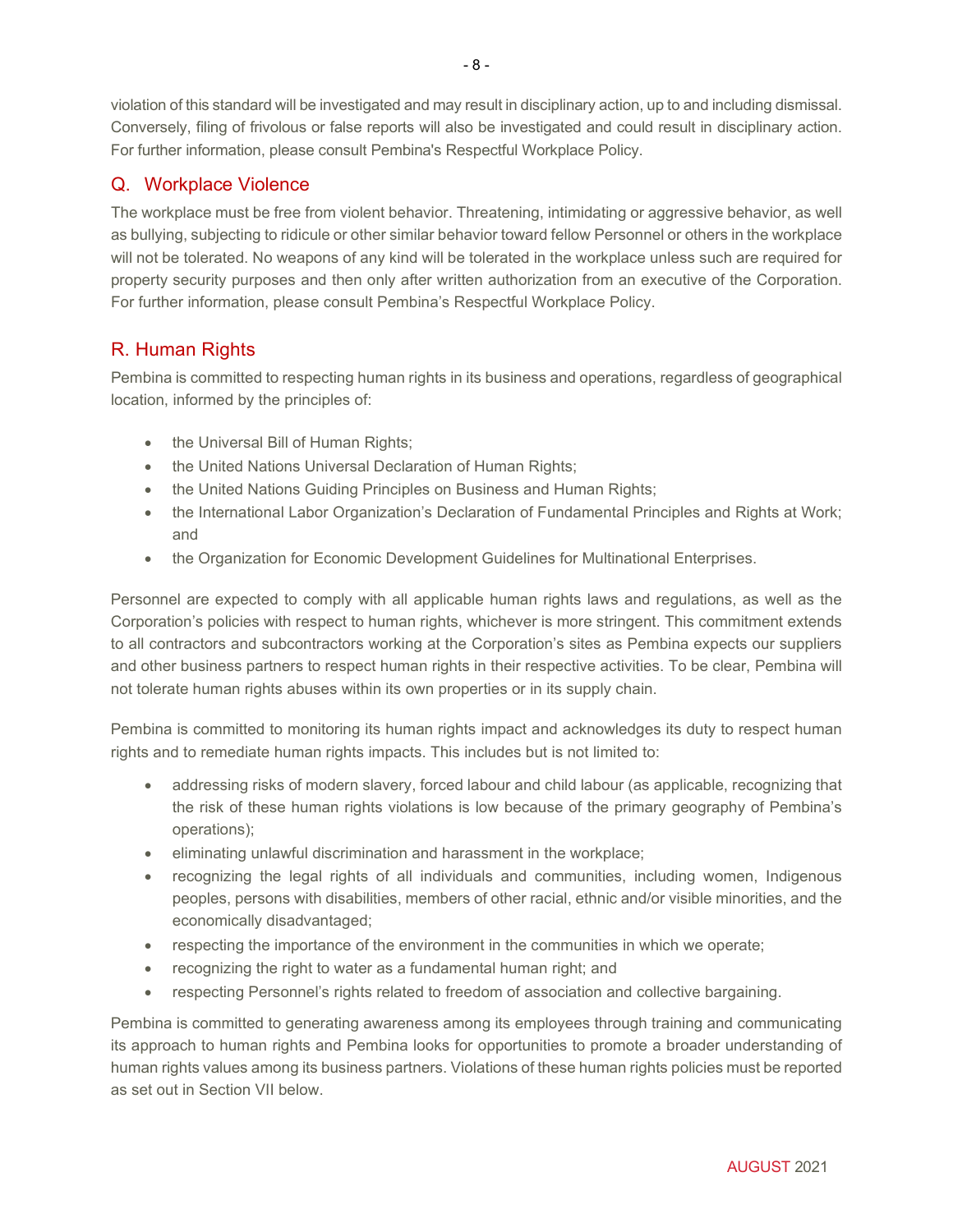Safety and security are of the utmost importance to us. We are committed to providing a workplace that is free of violence, harassment, threats or intimidation. We strive to protect our people, our assets, and our reputation wherever we operate. Our corporate security group is a vital part of our technical services team and works to ensure a safe and secure workplace. Our security team is educated and trained regularly to identify, prevent and mitigate any security issues, including security risks that may impact human rights.

# V. ADDITIONAL RESPONSIBILITIES OF LEADERSHIP

Every Leader is expected to demonstrate and promote compliance with our Policy through their day-to-day actions and decision making. Leaders are responsible for providing clear guidance to Personnel on appropriate business conduct and to enforce compliance with our Policy. Compliance includes ensuring that all Personnel who report to you complete the annual ethics training and declaration process. Leaders are expected to appropriately address all potential violations of our Policy when they are brought to their attention. Leaders may have additional specific responsibilities set out in other Pembina policies.

# IV. WAIVERS AND AMENDMENTS

Any waivers of this Policy for directors or officers may be made only by the Board of Directors. Waivers in respect of employees, consultants, contractors or agents may be given by the Chief Executive Officer who shall report any waivers given to the Board of Directors at its next meeting.

Amendments to, material departures, or waivers of the provisions in this Policy that constitute a material change will be promptly publicly disclosed in accordance with applicable laws and regulations and stock exchange rules.

# V. COMPLIANCE

Personnel must comply with this Policy at all times. Any breaches of this Policy may result in disciplinary action up to and including termination of employment for cause or termination of engagement, as well as potential civil and criminal sanctions.

## Reporting Questionable Practices / Breaches of the Policy

Pembina is committed to maintaining a work environment where Personnel feel free to report any irregularities they witness or become aware of with regard to any legal or regulatory matter, accounting, internal controls, auditing, or violations of this Policy, without the fear of retribution, retaliation or inaction. If Personnel observe or become aware of an actual or potential violation of this Policy or of any law, rule or regulation, whether committed by Personnel or by others associated with Pembina, it is the individual's responsibility to report the circumstances in accordance with Pembina's Whistleblower Policy and to cooperate with any investigation by the Corporation.

This Policy is designed to provide an atmosphere of open communication for compliance issues and to ensure that an individual acting in good faith has the means to report actual or potential violations. If Personnel are unsure about the best course of action to take with respect to a particular situation, the individual is encouraged to seek guidance, using the procedures set forth in Pembina's Whistleblower Policy. Individuals who become aware of, or have any questions with respect to, any violation or potential violation of any law, rule or regulation or of this Policy, or have any concerns with respect to accounting, internal controls or auditing matters, are required to promptly report it in accordance with Pembina's Whistleblower Policy. Any reports submitted hereunder and thereunder will be promptly and thoroughly investigated and addressed in accordance with the Whistleblower Policy. It is Pembina's responsibility to ensure that any individuals who report violations of this Policy are treated fairly and with respect.